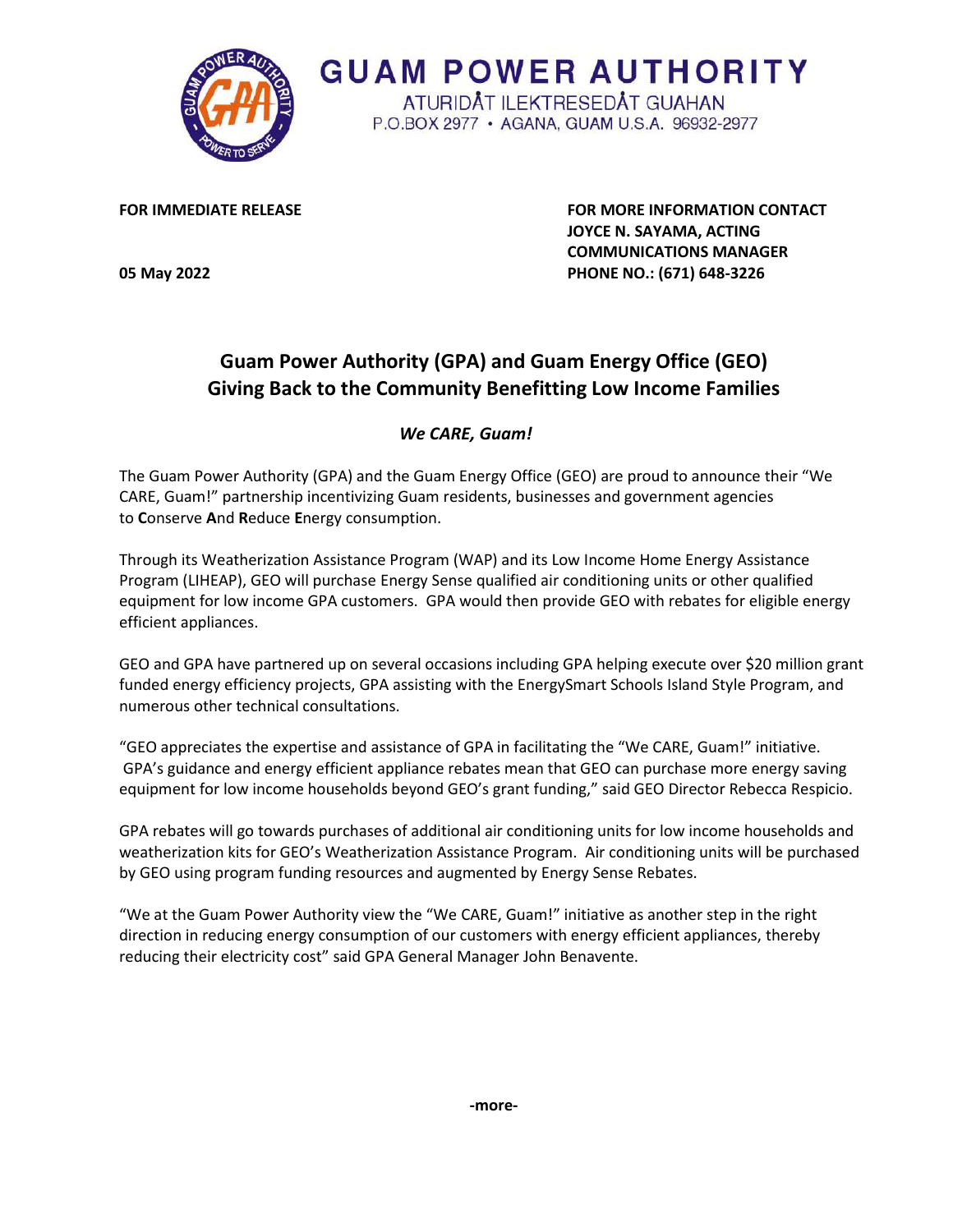Low income GPA customers will be able to avail themselves of air conditioning units provided through the "We CARE, Guam!" initiative by contacting the Guam Energy Office. Additionally, "We CARE, Guam!" activities will include a Guam Energy Expo, co-hosted by GEO and GPA.

"GPA and GEO have collaborated together in the past stretching resources to benefit Guam. The community and future generations are the ultimate beneficiaries of this partnership. GPA and GEO share goals for reducing energy consumption on Guam. The Energy Sense Rebate Program emphasis on promoting energy efficient appliances on Guam is part of GPA's Clean Energy Master Plan," said GPA Assistant General Manager John Cruz.

Don't sit sweating in the dark, Guam. Energy Sense rebates help stretch your dollars to enjoy a more comfortable quality of life at lower costs. Use energy wisely.

GPA and its partners are working hard to reduce carbon emissions and the impact of volatile fuel oil prices on your GPA power bill.